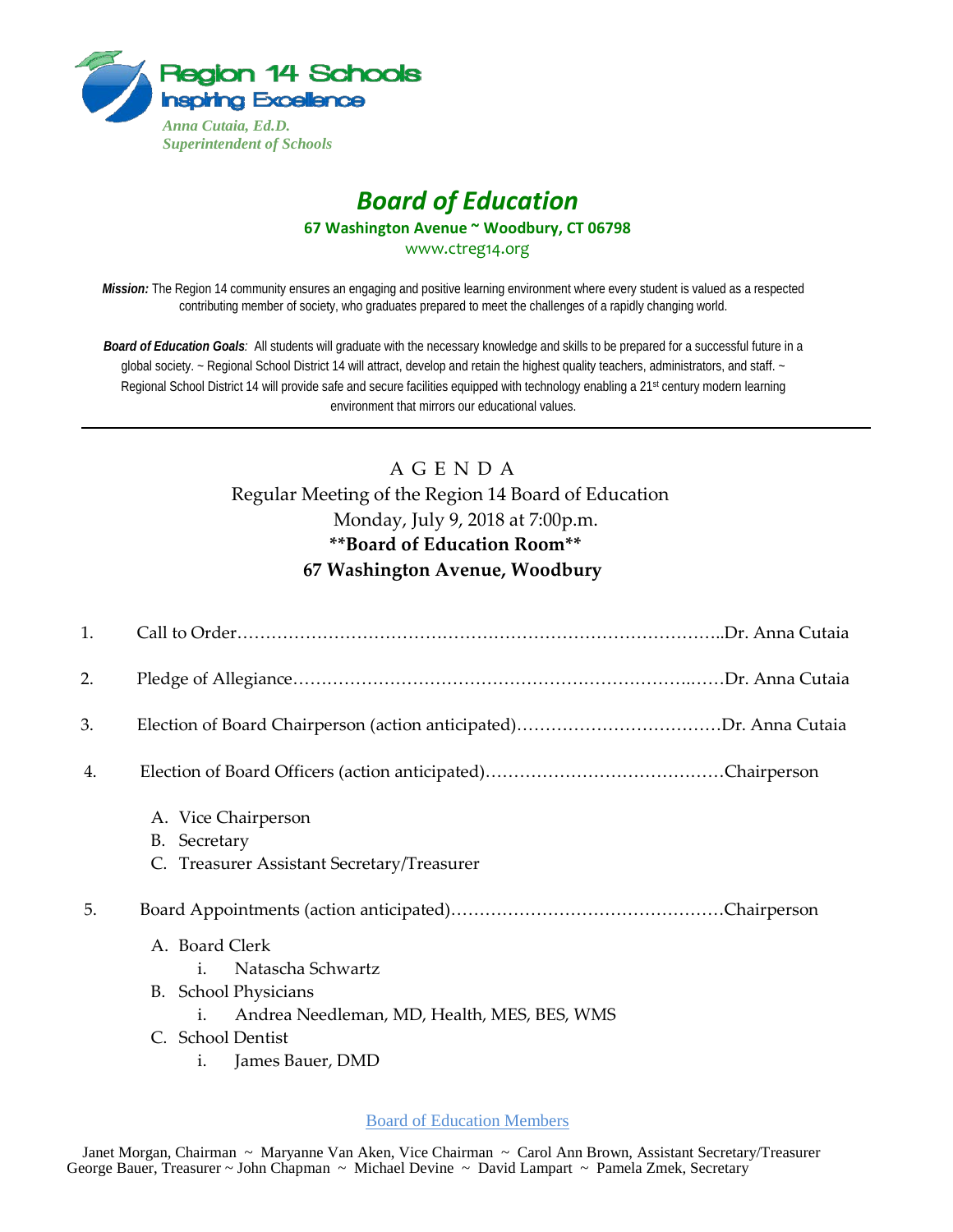### 6. Approval of Minutes (action anticipated)……………………………………………….Janet Morgan

- A. Special Meeting of May 25, 2018
- B. Regular Meeting of June 18, 2018
- 7. Board Chair's Comments
- 8. Privilege of the Floor

The Board of Education will recognize citizens of Bethlehem and Woodbury, who are asked to state their name and town of residence and to please limit comments to three (3) minutes. All comments should be addressed to the Board of Education Chair. Decorum will be enforced.

9. Old Business

Discussion/possible action on approval of the Farm-to-Table Curriculum (action anticipated) Move that the Region 14 Board of Education approve the Farm-to-Table Curriculum as presented.

- 10. New Business
	- A. Nonnewaug High School Agriscience Students trip to the World Dairy Expo FFA Dairy Judging Contest in Madison, WI.

Move that the Region 14 Board of Education approve Nonnewaug High School Agriscience students to the World Dairy Expo FFA Dairy Judging Contest in Madison, WI, from September 28, 2018 through October 3, 2018 for 4 students, and 2 background checked chaperones via air and funded by the Agriscience Production Account and students.

B. Nonnewaug High School FFA Officers trip to Animal Adventure Park and Binghamton Zoo, New York.

Move that the Region 14 Board of Education approve Nonnewaug High School FFA student officers to the Animal Adventure Park in Harpursville, NY and the Binghamton Zoo, Binghamton, NY from August 23, 2018 through August 24, 2018 for 9 students, and 1 background checked chaperone via the Agriscience bus and funded by the FFA fund.

#### C. Appointment of Interim Superintendent of Schools (action anticipated)

Move that the Region 14 Board of Education appoint The Contract as Interim Superintendent of Schools, commencing on August 1, 2018 and to serve until such time as a new Superintendent begins employment.

#### D. Approval of contract with Interim Superintendent of Schools (action anticipated)

Move that the Region 14 Board of Education approve the contract with  $\qquad \qquad \text{as Interm}$ Superintendent of Schools, as presented to the Board, and to authorize the Chairperson of the Board to execute the same.

Board of Education Members

 Janet Morgan, Chairperson ~ Maryanne Van Aken, Vice Chairperson ~ Carol Ann Brown, Assistant Secretary/Treasurer ~ George Bauer, Treasurer ~ John Chapman ~ Michael Devine ~ David Lampart ~ Pamela Zmek, Secretary